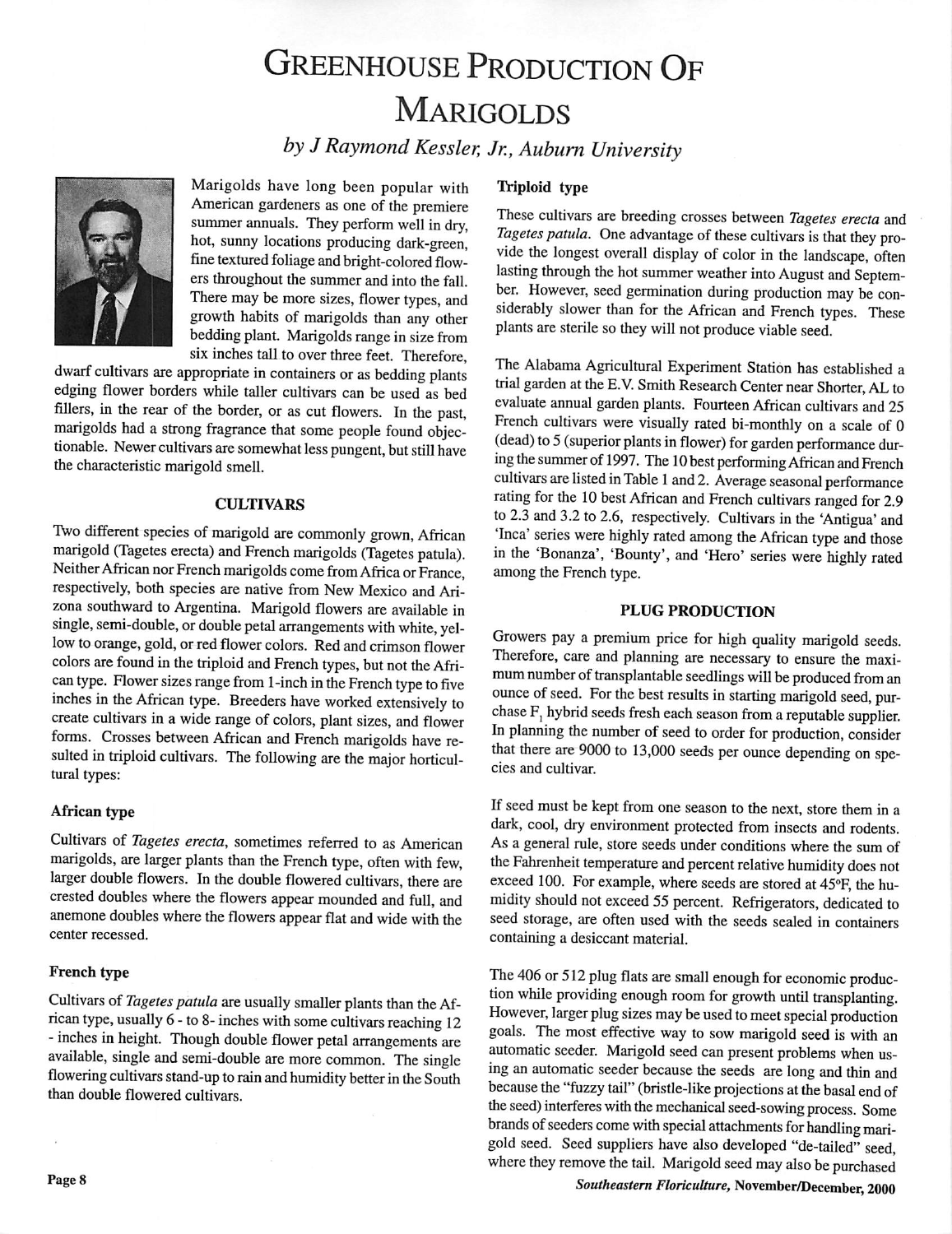that are coated with a water-soluble, inert material to facilitate sow ing.

Sow seeds in plug flats containing a moist, well-drained, sterile medium such as one of the many peat-lite mixes available com mercially for plug culture. Germinating media pH should be in a range of 5.8 to 6.5 with an electrical conductivity level of less than 0.75 mmhos/cm based on the 2:1 extraction method. Thoroughly moisten the medium with room temperature water before sowing seeds. Light is not required for marigold seed germination. There fore, sow seeds directly on the medium surface and cover the seeds with a thin layer of #2 coarse grade vermiculite. Vermiculite helps maintain adequate moisture around the seed.

Seed of the African and French types germinate in three to five days at 75° to 80°F medium temperature. Seed of the triploid type may require several days longer. Bottom heat greatly enhances seed germination and early growth, especially on crops early in the spring season. Keep the germinating medium moist, but not saturated. Reduce the moisture level and reduce the night tem perature to 68° to 70°F once the radicle (root) emerges. Begin fertilizing seedlings once or twice per week at 50 to 75 ppm nitro gen using a 15-0-15 fertilizer or calcium nitrate and potassium nitrate when cotyledons (seed leaves) unfold. Increase this rate to 100 to 150 ppm nitrogen when true leaves develop.

## *GROWING ON*

If marigold plugs are purchased from a propagator, unpack and examine the seedlings carefully. The plants should be an appro

priate size for transplanting. Over-grown seedlings are difficult to grow into a high quality plant, while seedlings that are too small will be difficult to transplant and slow to establish. Remove sev eral seedlings from sample flats and examine the root system. Marigold roots should be large, white and fuzzy covering about two-thirds of the outer surface of the medium. Look for signs of over-watering and root diseases indicated by brown or black dis coloration. Examine the foliage for diseases, insects, or nutrient problems.

Be prepared to transplant plugs immediately. Generally, marigold seedlings are ready to transplant from plugs when three to four mature leaves are present. It is important to transplant when seed lings just begin to crowd. Marigold plugs are usually shipped at a size that is ready to transplant. Holding plugs in the greenhouse longer than the optimum transplant size results in stunting and premature flowering. Plant seedlings at about the same level they are growing in the plug trays, but no deeper. Dibble the transplant medium to the depth of the root ball and firm-in the seedling gently. Water newly planted seedlings thoroughly, immediately after transplanting.

## *Growing medium*

For growing on, a light, well-drained, peat-lite medium with a 5.8 to 6.5 pH and an electrical conductivity less then 1.0 mmhos/cm based on the 2:1 extraction method is recommended. A media pH lower than 5.8 should be avoided to prevent iron and maganese toxicity. Symptoms of toxicity appear as speckling, necrotic mar-



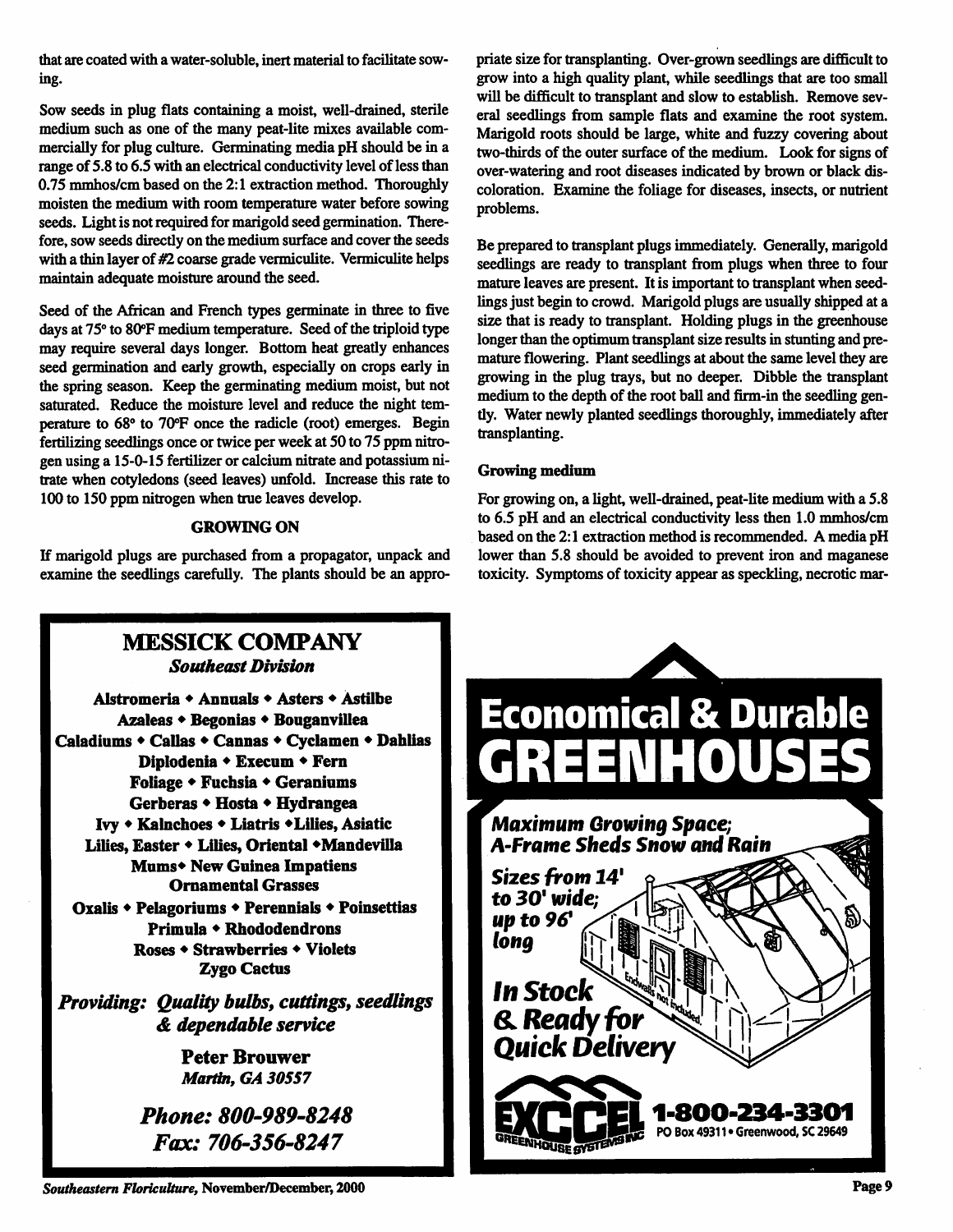gins,necrotic spots on the older leaves,and, in extreme cases, death of the growing tip. Toxicity symptoms may also appear with overapplication of micronutrients. This may occur when the grower uses a water-soluble fertilizer containing micronutrients after add ing a commercial micronutrient fertilizer during the mixing of the medium. Some marigold cultivars are more sensitive to this prob lem than others.

### *Temperature*

Grow marigolds at 60° to 65°F night temperatures and 65° to 72°F day temperatures for high quality plants. Use 65°F night temperatures for a week to 10 days after transplanting to establish the root system, then drop to 60°F if desired.

## *Fertilization*

Do not fertilize marigolds for 7 to 10 days after transplanting or until the roots reach the sides of and bottom of the container. Thereafter, fertilize on a constant liquid fertilization basis at 100 to 150 ppm nitrogen using a fertilizer about equal in nitrogen and potas sium content. Many growers alternate between 20-10-20 and 15- 0-15 or calcium nitrate and potassium nitrate applied once or twice per week. Avoid fertilizers with nitrogen high in ammonium form (greater than 40%), such as some 20-20-20 formulations, if the media temperature is below 65°F. Growers should test medium pH and soluble salts in-house on a weekly basis and send samples for laboratory testing every two weeks. Recommended foliar analy sis ranges for marigolds are given in Table 3. Fertilizer rate can be reduced by one-half in the last week or two to harden off plants before shipping to the retail market.

## *Photoperiod*

Many marigold cultivars are facultative short-day plants meaning that plants flower more quickly under short day-lengths, but will eventually flower regardless of photoperiod. African cultivars display more of a photoperiodic response than French or triploid types. The critical photoperiod for *Tagetes erecta* is between 12.5 and 13 hours meaning that plants flower more quickly at day lengths shorter than this. Cultivars of the African type can be provided artificial short days using black cloth from 5:00 PM to 8:00 AM to achieve faster flowering. Start applying black cloth in the first 2-3 weeks after seed germination beginning in late February. Black cloth application will reduce the time to flower by up to 2 weeks and produce more compact plants. However, not all cultivars require black cloth. Recent breeding work has focused on developing African cultivars that are day-length neutral, thus black cloth is not beneficial. Photoperiod control is rarely needed or practiced for the French and triploid marigolds during normal spring produc tion.

# *Light*

Marigolds require as much light as possible, especially with early spring crops. When arranging bedding plants in the production area, place marigold crops in the brightest areas possible, prefer ably areas with glass or clear plastic glazing. Be sure the green house glazing is clean and free of shading compound.

# *Growth Retardant*

Generally, control seedling growth and prevent stretching by managing the environment, nutrition and watering first, then if needed, apply chemical growth retardants. Height control is usually not

needed on the French and triploid types. Height control is usually not needed on the French and triploid types. Marigoldsrespond to two applications of B-Nine at 2500 ppm (B-Nine), one week apart or one application of Cycocel (750 - 1500 ppm), Bonzi (4-10 ppm), or A-Rest (50 - lOOppm).

# *Scheduling*

Crop production times differ not only for the three horticultural types of marigolds but also among cultivars within each type. Pro duction time will generally decrease as light intensity and tem perature increases during the spring production season. Produc tion time for African marigold cultivars can also be modified by natural photoperiod. Therefore, growers should keep detailed records of crop performance and timing to improve future sched uling efforts.

# *African types*

Generally, the African cultivars require up to two weeks longer to flower than the French and triploid types. In the Southeast, seed lings in 406 plug flats generally require five weeks from sowing to be ready to transplant and five weeks in jumbo market packs for a total production time of 10 to 11 weeks. The total production time for a single plug-grown seedling in 4-inch pots is 11 to 12 weeks.

# *French* types

In the Southeast, seedlings in 406 plug flats generally require four to five weeks from sowing to being ready to transplant and three to four weeks in 48 - to 32 - cell market packs for a total production time of seven to nine weeks. The total production time for a single plug-grown seedling in 4-inch pots is 10 to 11 weeks. Ten-inch hanging baskets with four or five seedlings per container require 10 to 13 weeks total production time.

# *Triploid* types

In the southeast, seedlings in 406 plug flats generally require five weeks from sowing to being ready to transplant and two to three weeks in 48 - to 32 - celled market packs for a total production time of seven to eight weeks. The total production time for a single plug-grown seedling in 4 - inch pots is 10 to 11 weeks.

# *COMMON PROBLEMS*

# *Insects and related* pests

Spider mites, aphids, thrips, and leaf miners can be problems on marigolds. Slugs and snails can be a problem under damp condi tions.

## Diseases

A protective application of a fungicide for **Alternaria** leaf spot is recommended, especially on the African type. Damping-off **(Pythium** and**Rhizactonia)** in seedlings and grey mold (Botrytis) on flowers can be problems. Tomato spotted wilt virus (TSWV) can be a major problem and is carried by thrips. Southern bacte rial wilt causes stunting, wilting , and death, while bacterial leaf spotcauses small black spots that turn necrotic. There are no known controls so infected plants should be destroyed.

**Southeastern Floriculture,** November/December, 2000